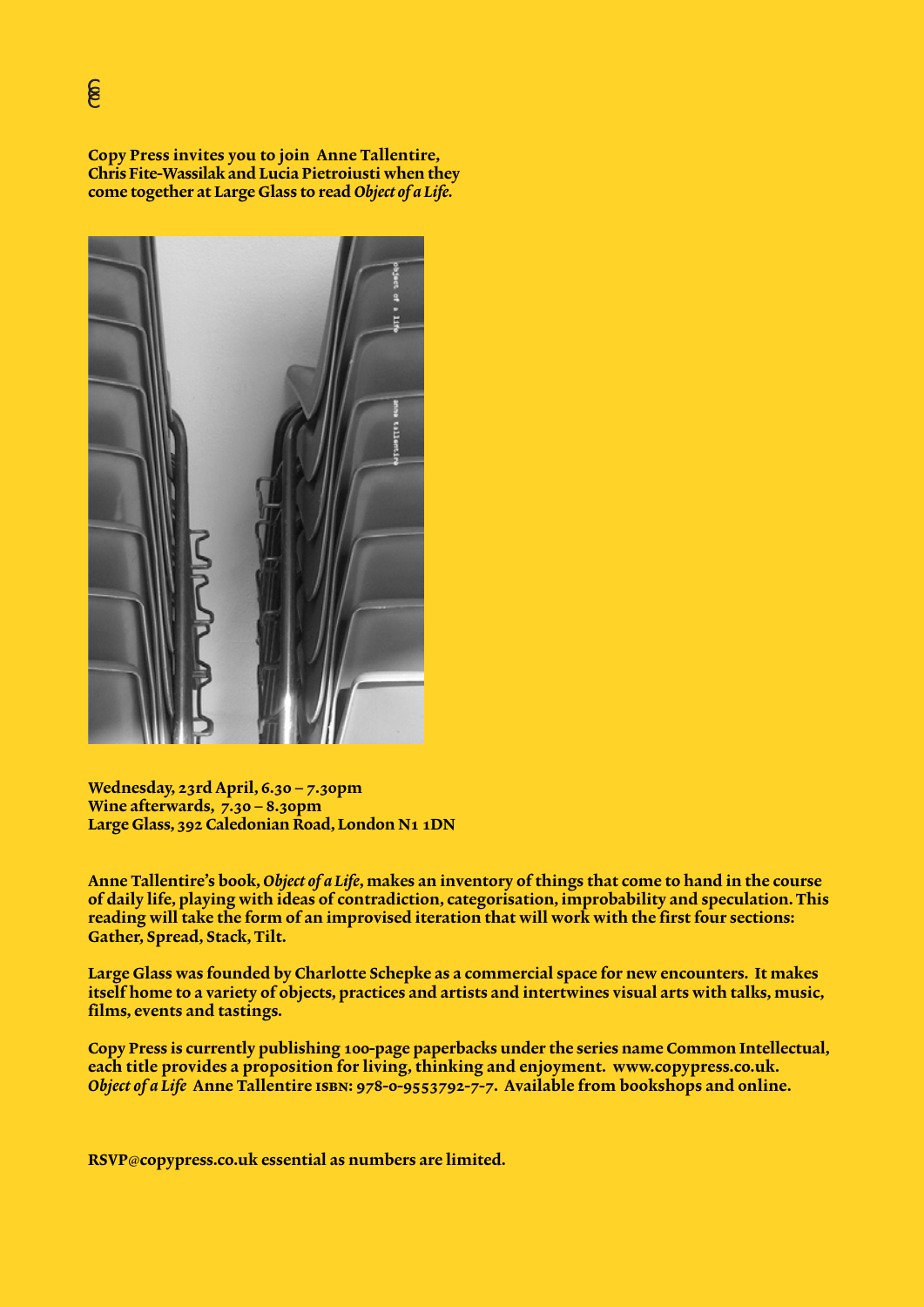### Book Launch



Tuesday, 9th July 2013 7.00pm the North Range, IMMA, Dublin

### *Days of Surrender* Jaki Irvine

In 1916, when Padraic Pearse, Irish republican and leader of the 'Easter Rising', decided to surrender, he asked midwife Elizabeth O'Farrell to make the perilous walk to deliver his message to the British army. Setting off down a Dublin street where some of the dead still held white flags in their hands, Elizabeth O'Farrell was watched from the door by Julia Grenan, referred to in documents as her 'friend and lifelong companion'.This is the story of those days.

Jaki Irvine is an artist who lives and works in Dublin and Mexico City. She is concerned with how we come to imagine and understand ourselves from within our privacy and often uses video installation as a way to reflect on moments where this process, awkwardly and unavoidably, comes spilling into the public spaces of our lives.

130mm x 195mm Paperback, 96pp, 2 b&w, £10 isbn: 978-0-9553792-8-4 Trade Distribution: Central Books Ltd info**@**copypress.co.uk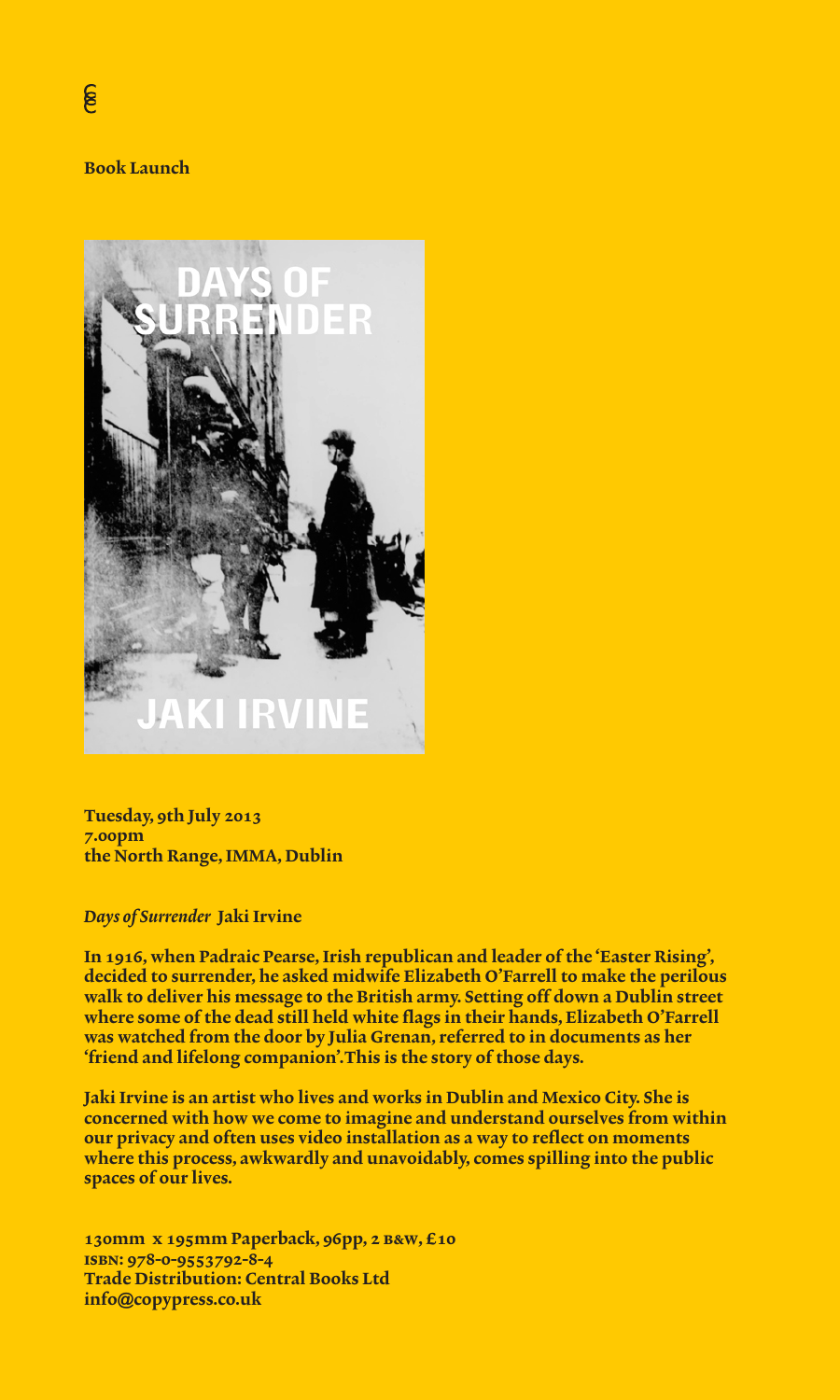Copy Press invites you to a walk with Hayley Newman to celebrate the publication of *Common.*



Thursday, 25 July, 6.30 pm. We will meet on the steps of St Paul's Cathedral and finish for a drink at 7.30 pm, The Jamaica Wine House, St Michael's Alley, EC3

If you can attend RSVP@copypress.co.uk

#### *Common* Hayley Newman

Through fact and fiction, questions and answers, writings from the heart and writing from the street, *Common* chronicles one day of a Self-Appointed Artist-in-Residence in the City of London. Performances occur and reoccur as this book takes us to crashes in global markets, turbulence in the Euro-zone, riots on hot summer nights and the most extraordinary imaginings.

Hayley Newman is a performance artist interested in humour, fiction and documentary practices. She is committed to working collectively around the current economic and ecological crisis.

isbn: 978-0-9553792-6-0 : 130mm x 195mm Paperback, 96pp, £10. Trade: 0rders@centralbooks.com. Online: bookdepository.co.uk. info@copypress.co.uk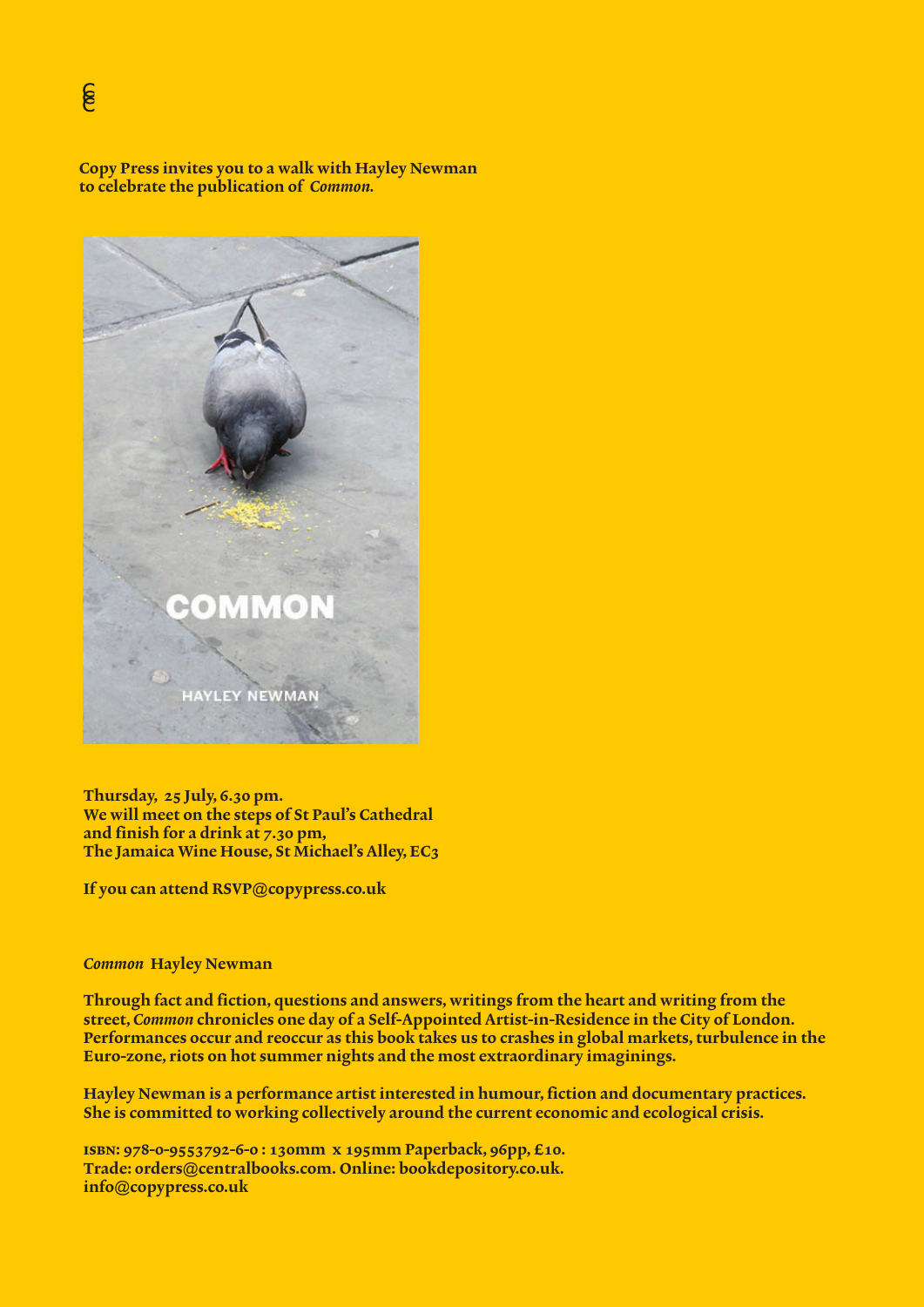[Copy Press](http://www.copypress.co.uk/index/copy-press-manifesto/) invites you to join Neil Chapman



Upstairs at The Island Queen 87 Noel Road, London, N1 8HD

Thursday, 24 July, 6–8.30pm

To celebrate the publication of *Diagrams for Seriality.*

[RSVP](mailto:RSVP%40copypress.co.uk?subject=24%20July_Diagrams%20for%20Seriality)**@**[copypress.co.uk](mailto:RSVP%40copypress.co.uk?subject=)

*[Diagrams for Seriality](http://www.copypress.co.uk/index/diagrams-for-seriality/)* Neil Chapman. no.7 *[Common Intellectual](http://www.copypress.co.uk)* isbn: 978-1-909570-00-9: 130mm x 195mm Paperback, 96pp, £10. Available from bookshops and [online](http://www.bookdepository.com/Diagrams-for-Seriality-Neil-Chapman/9781909570009). Trade: [Central Books](http://www.centralbooks.co.uk/acatalog/search.html).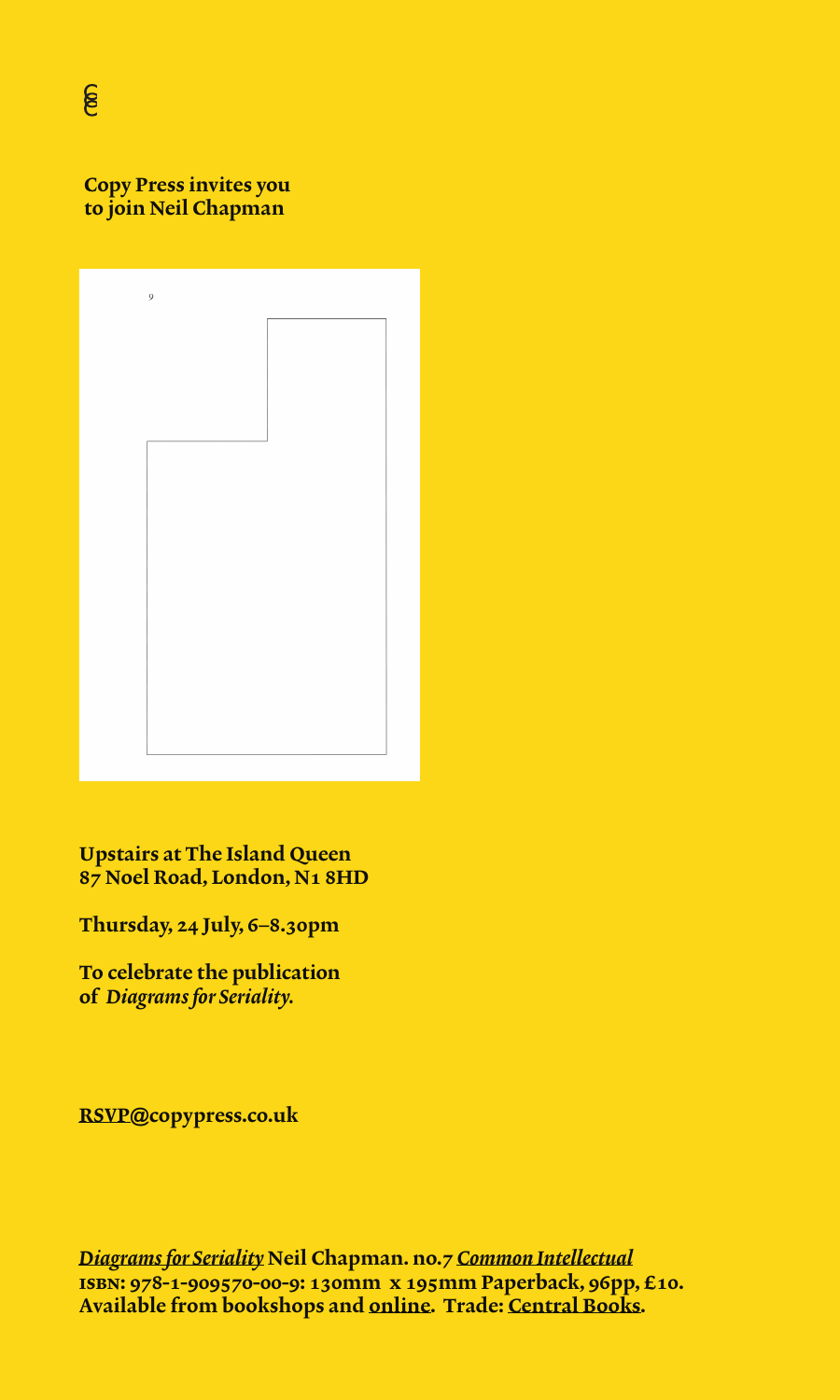[Copy Press](http://www.copypress.co.uk/index/copy-press-manifesto/) invites you to join Kristen Kreider and James O'Leary



Upstairs at The Island Queen 87 Noel Road, London, N1 8HD

Thursday, 19 March, 6–8.30pm

To celebrate the publication of *[Falling](http://www.copypress.co.uk/index/falling/)*

RSVP@[copypress.co.uk](mailto:RSVP%40copypress.co.uk?subject=)

*[Falling](http://www.copypress.co.uk/index/falling/)* Kreider + O'Leary no.8 *[Common Intellectual](http://www.copypress.co.uk)* isbn: 978-1-909570-00-9: 130mm x 195mm Paperback, 96pp, £10. Available from bookshops and [online.](http://www.bookdepository.com/Falling-Kristen-Kreider/9781909570016) Trade: [Central Books.](http://www.centralbooks.co.uk/acatalog/search.html)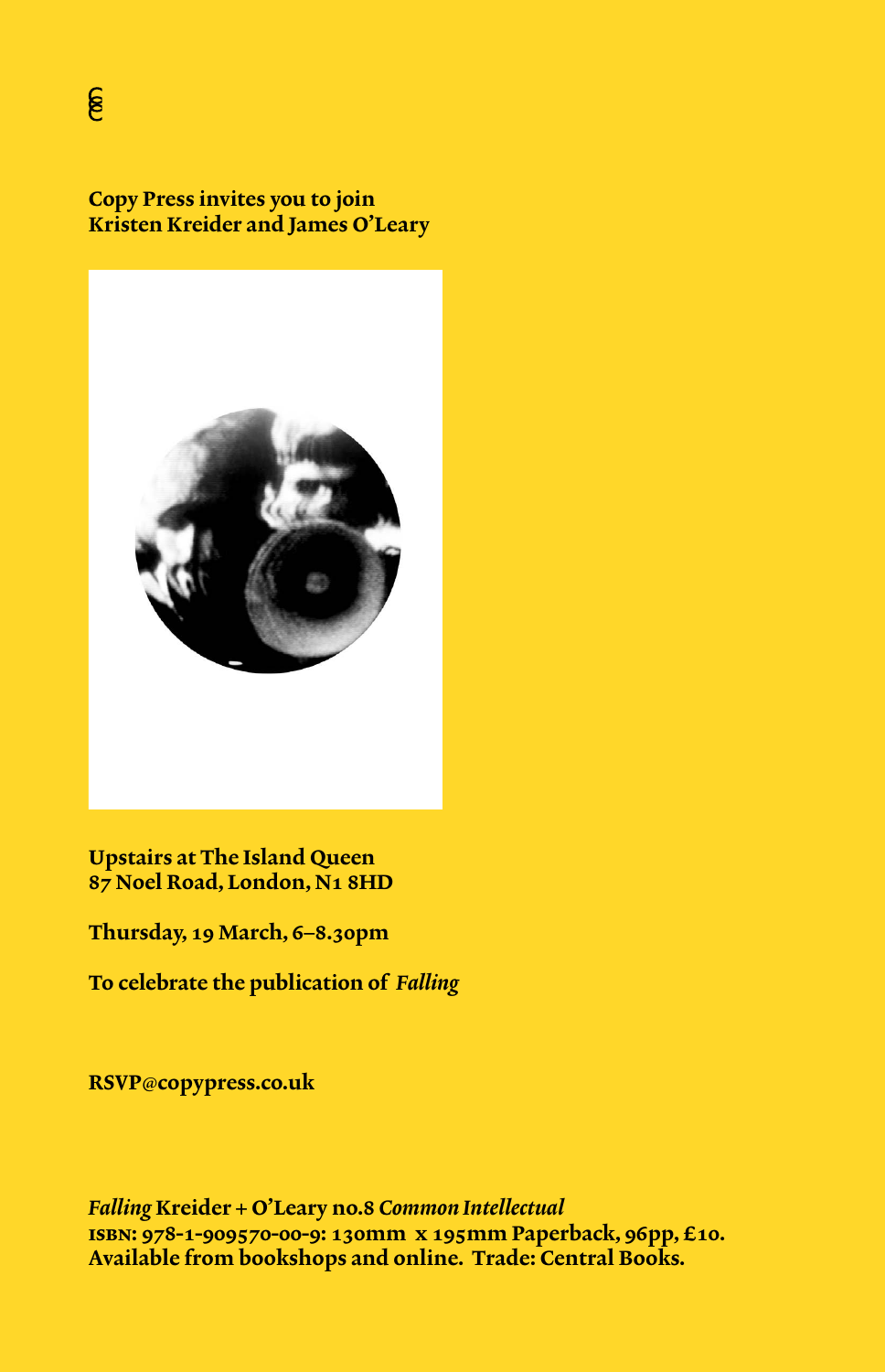# [COPY PRESS INVITES YOU](http://www.peeruk.org/fitewassilak)  [TO JOIN CHRIS FITE-WASSILAK AT PEER](http://www.copypress.co.uk/index/readers-union/)



# TO CELBRATE THE PUBLICATION OF *[HA-HA CRYSTAL](http://www.copypress.co.uk/index/ha-ha-crystal-by-chris-fite-wassilak/)*

[With a reading and interjections on the evening from Colin Guillemet,](http://www.copypress.co.uk/index/ha-ha-crystal-by-chris-fite-wassilak/) Bea McMahon and Anne Tallentire

Thursday, 27th October 2016 6.30 - 8.30pm [PEER, 97-99 Hoxton Street, N1 6QL](http://www.peeruk.org)

RSVP@[copypress.co.uk](mailto:?subject=RSVP%20Ha-Ha%20Crystal%20)

*Ha-Ha Crystal* [Chris Fite-Wassilak no 10](http://www.copypress.co.uk/index/ha-ha-crystal-by-chris-fite-wassilak/) *Common Intellectual* [isbn: 978-1-909570-03-](http://www.copypress.co.uk/index/ha-ha-crystal-by-chris-fite-wassilak/)0: 130mm x 195mm Paperback, 96pp, £10. Available from bookshops and online. Trade: Central Books.

info**@**[copypress.co.uk](mailto:info%40copypress.co.uk?subject=) [copypress.co.uk](http://www.copypress.co.uk) **@\_**[CopyPress](https://twitter.com/_CopyPress)